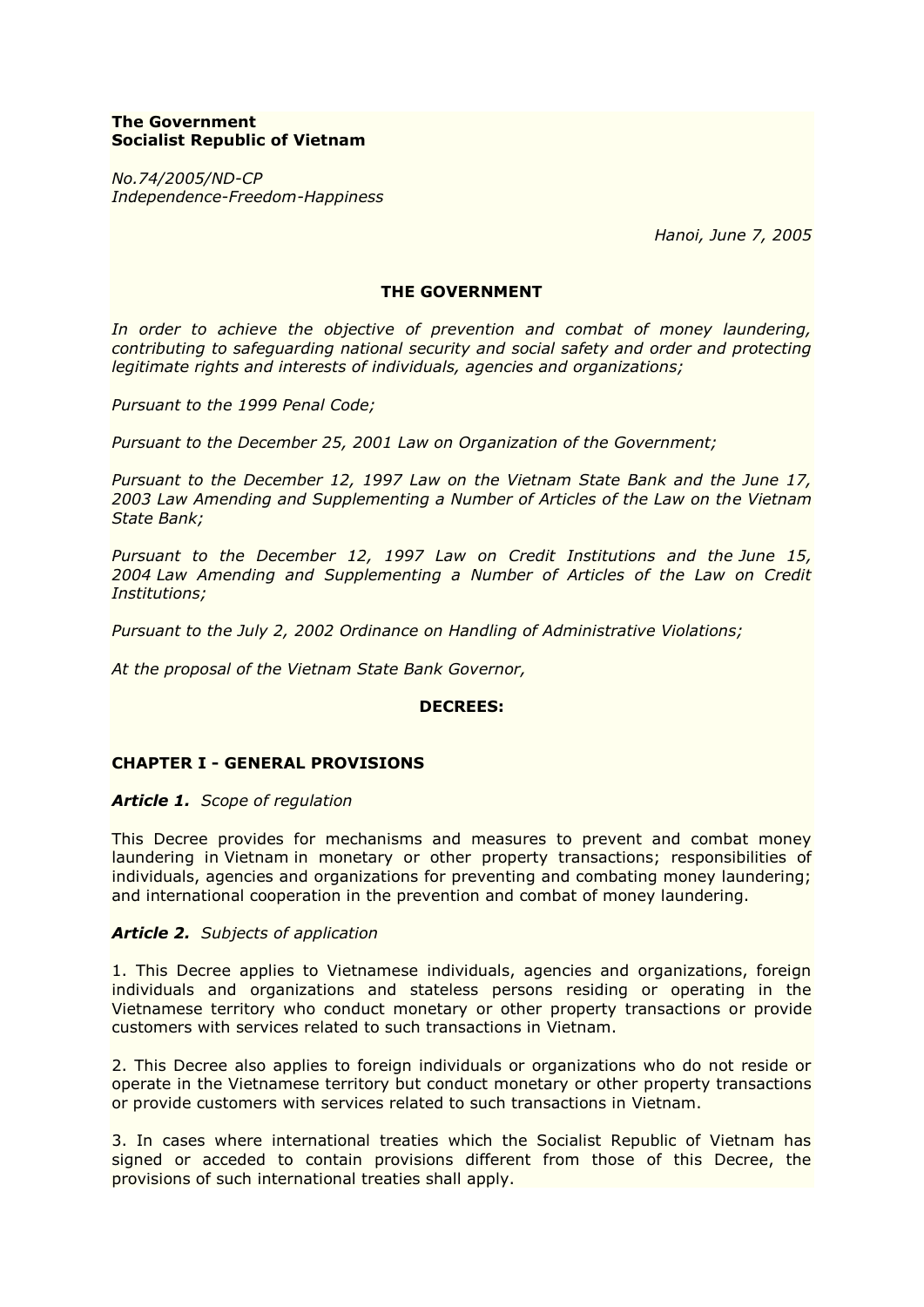## *Article 3. Interpretations of terms*

1. Money laundering means acts committed by individuals or organizations to legitimize money or property acquired from criminal activity through the following specific activities:

a/ Directly or indirectly participate in a transaction related to money or property acquired from criminal activity;

b/ Receiving, appropriating, moving, converting, transferring, transporting, using or transporting across borders money or property acquired from criminal activity;

c/ Investing in a project or work, contributing capital to an enterprise or otherwise concealing or disguising, or obstructing the verification of the origin, the truth or the location, movement process or ownership of, money or property acquired from criminal activity.

2. Financial institution means any organization dealing in one or more than one of the following activities: acceptance of deposits; lending; financial hire and purchase; transmission of money or value; issuance and management of payment instruments; financial guarantee and commitment; foreign exchange dealings; money market instruments, transferable securities; participation in issuance of securities; management of investment portfolios of individuals and collectives; administration of cash or liquid securities on behalf of other individuals or collectives; investment, management of capital or money on behalf of other individuals or collectives; life insurance and other investment- related insurance; money changing.

3. Monetary or other property transactions (hereinafter collectively referred to as transactions) mean transactions resulting in the transformation, movement or change in the ownership of money or property of individuals, agencies or organizations.

4. Customer identification means necessary procedures carried out in accordance with the provisions of this Decree in order to obtain information concerning individuals or organizations conducting monetary or other property transactions.

5. Identification information means information obtained under Clause 3, Article 8 of this Decree and used for identifying the parties involved in, purposes and nature of, transactions.

6. Competent state agencies mean any state agencies having the function of managing, directing, guiding, collecting information, investigating or handling money launderingrelated acts under the provisions of this Decree.

7. Suspicious transactions mean any transactions showing abnormal signs or related to money laundering, which are warned by competent state agencies or identified under the provisions of this Decree.

### *Article 4. Principles of prevention and combat of money laundering*

1. The prevention, detection, stoppage and handling of money laundering must comply with legal provisions on the basis of ensuring national sovereignty and security; securing normal economic and investment activities; protecting legitimate rights and interests of individuals, agencies and organizations; combating abuse of powers and taking advantage of the prevention and combat of money laundering to infringe upon legitimate rights and interests of the concerned individuals, agencies and organizations.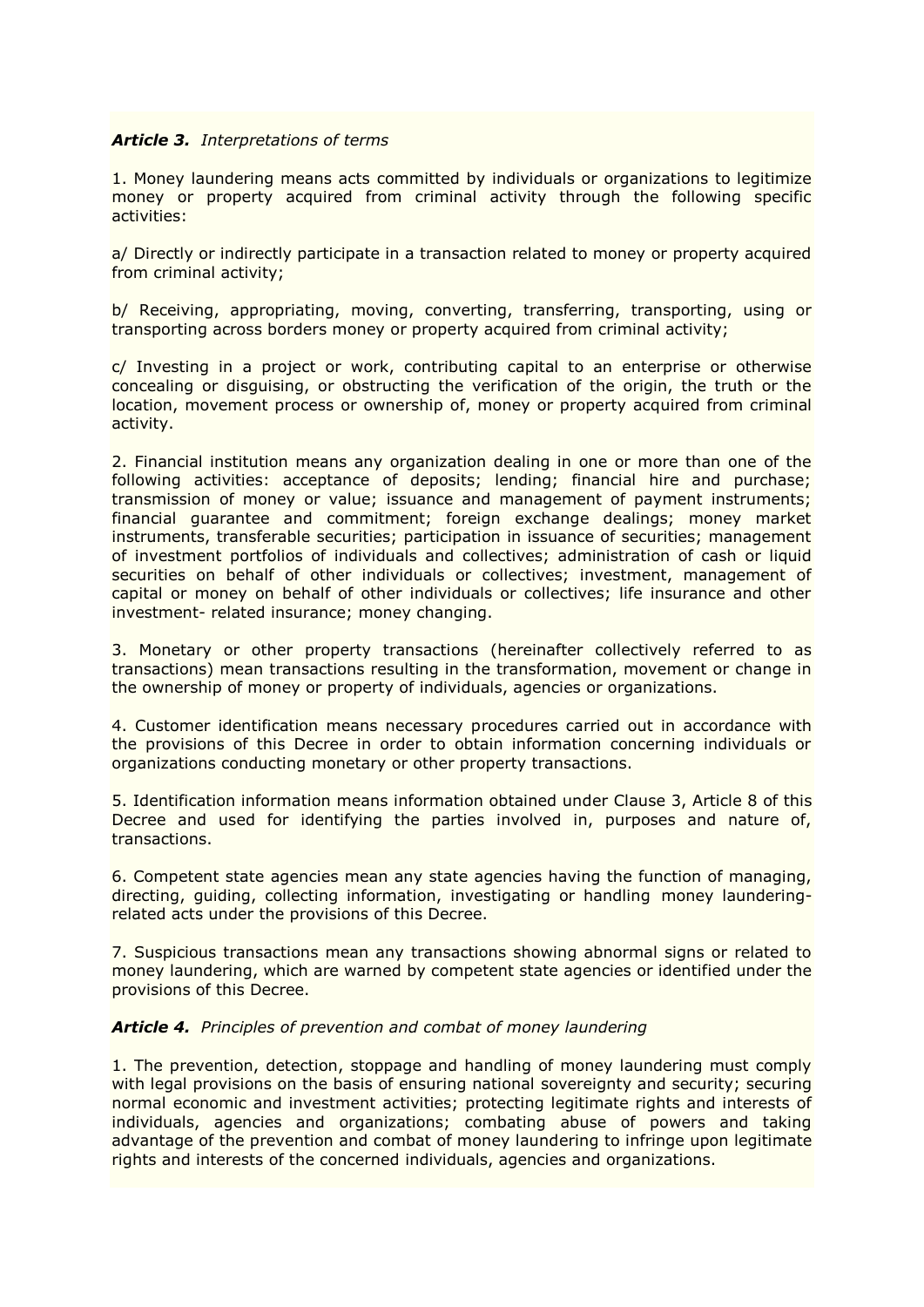2. International cooperation in the field of prevention and combat of money laundering must abide by the principles of respect for national independence and sovereignty; mutual benefit and compliance with the provisions of Vietnamese law, unless otherwise provided for by international treaties to which the Socialist Republic of Vietnam has signed or acceded.

*Article 5. Responsibilities for participating in the prevention and combat of money laundering*

1. To prevent and combat money laundering is the responsibility of all individuals, agencies and organizations.

2. Agencies, organizations and individuals are strictly prohibited from participating in or facilitating money laundering activity.

3. The State shall adopt policies to encourage and protect individuals, agencies and organizations participating in preventing and combating money laundering; encourage organizations and individuals that have committed acts of money laundering to give themselves up or report to competent state agencies; and organize the fight against money laundering-related offenses.

*Article 6. Individuals and organizations responsible for preventing and combating money laundering*

1. Financial institutions responsible for taking measures to prevent and combat money laundering under the provisions of this Decree include:

a/ Institutions established and operating under the provisions of the Law on Credit Institutions;

b/ Organizations engaged in monetary brokerage, investment or providing payment services in the Vietnamese territory;

c/ Organizations issuing, listing, transacting, trading in, putting into custody or making clearing payment of**,** securities**;**

d/ Registered foreign-currency, gold, silver or gem business organizations;

e/ Insurance, insurance brokering companies, and organizations conducting activities related to pension, welfare, economic or social programs;

f/ Vietnam-based organizations operating on behalf of or representing foreign financial institutions.

2. Other individuals and organizations responsible for preventing and combating money laundering under the provisions of this Decree include:

a/ Lawyers, legal counseling firms, lawyers' offices, law partnerships when they conduct monetary or other property transactions on behalf of their clients;

b/ Organizations dealing in luck games, casinos or lotteries; business organizations offering big sale promotion prizes to customers;

c/ Registered real estate business service companies;

d/ Individuals licensed to operate or do business like any of financial institutions stated in Clause 1 of this Article.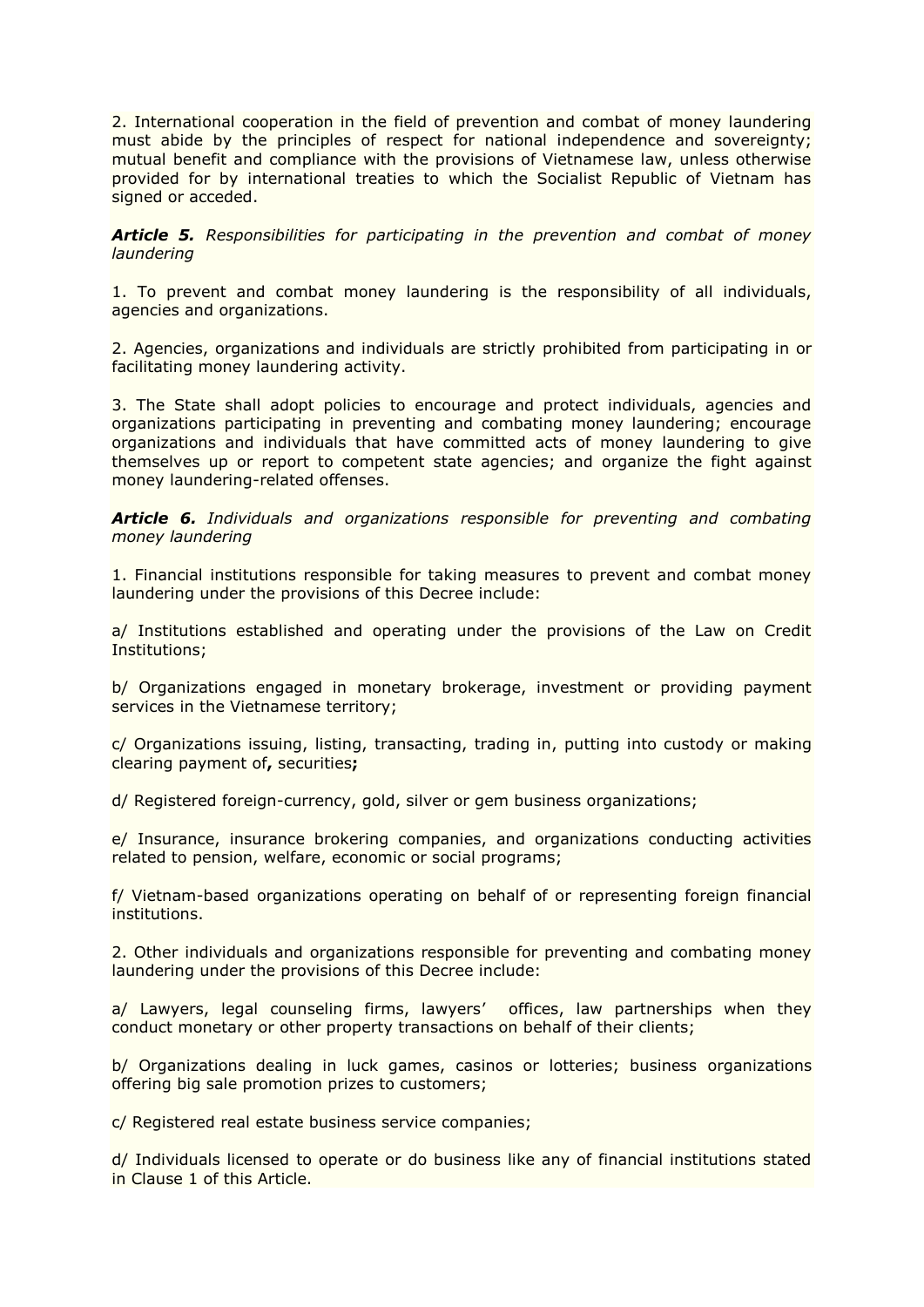# **CHAPTER II - ANTI-MONEY LAUNDERING MEASURES**

### *Article 7. General preventive measures*

1. Financial institutions stated in Clause 1, Article 6 of this Decree shall be responsible for implementing the following measures:

a/ To formulate internal control and audit processes to ensure effective prevention and combat of money laundering in accordance with current provisions of law;

b/ To arrange personnel responsible for implementing anti-money laundering policies, plans, processes and measures;

c/ To develop processes of obtaining and updating information and procedures for identifying clients under the provisions of Article 8 of this Decree;

d/ To keep and update statistics and report transactions under the provisions of Article 12 of this Decree;

e/ To promptly satisfy the requests of competent state agencies and collaborate with other individuals, agencies and organizations in preventing and combating money laundering;

f/ To train personnel in order to raise their responsibility for preventing and combating money laundering;

g/ To apply according to their competence provisional measures provided for in Article 11 of this Decree.

2. Individuals and organizations stated in Clause 2, Article 6 of this Decree shall have to implement the provisions of Points c, d, e, g, Clause 1 of this Article.

### *Article 8. Client identification*

1. Cases where client identification is required under the provisions of this Decree include:

a/ Clients being individuals or organizations open accounts for the first time;

b/ There arise cash transactions stated in Article 9 of this Decree;

c/ Transactions show suspicious signs as provided for in Article 10 of this Decree;

d/ Depending on the nature and size of transactions, individuals and organizations stated in Article 6 of this Decree find it necessary to identify clients.

2. Requirements on client identification:

a/ Ensuring the reliability and timeliness of client identification information;

b/ Ensuring confidentiality of identification information for clients.

3. Contents of client identification information:

Individuals and organizations stated in Article 6 of this Decree shall be responsible for designing by themselves client identification forms, containing the following details: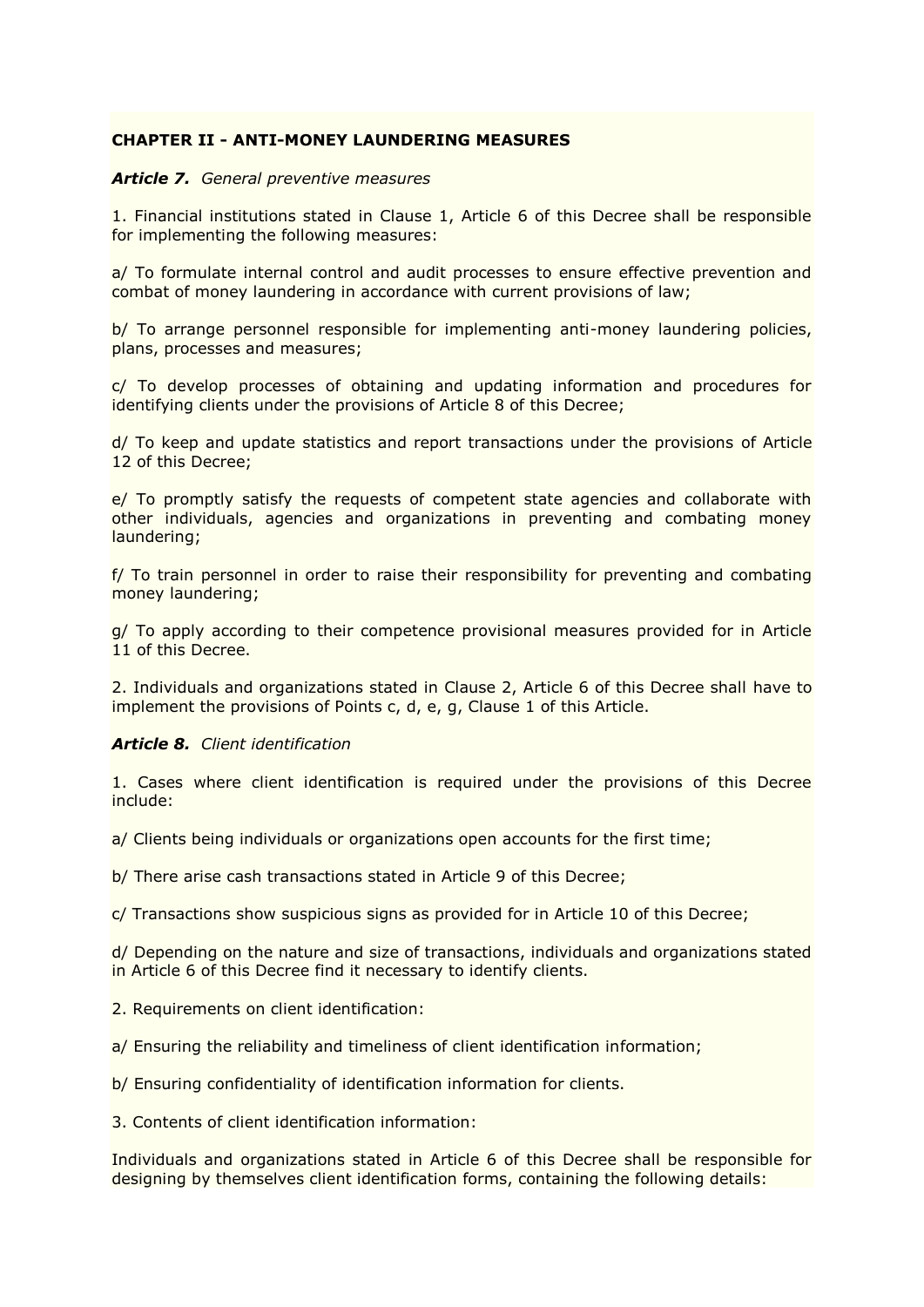a/ Date, month and year of opening the account or conducting the transaction;

b/ Full name of the individual or representative of the agency or organization wishing to conduct the transaction; the serial number of the passport, people' s identity card or another personal identity paper; address of place of residence or registration of permanent residence;

c/ Full and abbreviated transaction names, business registration number, tax payment registration number, address of the head office of the organization or owner wishing to conduct the transaction or having authorized the transaction to a third party;

d/ Transaction names, addresses, numbers of the identity cards or business registration numbers of the individuals or organizations involved in the transaction, especially the transaction-authorizing party and the beneficiary in the transaction;

e/ Form, purpose and value of the transaction;

f/ Full name of individual or staff performing the client identification.

4. Measures to identify clients:

In case of doubting client identification information supplied by clients, individuals or organizations stated in Article 6 of this Decree shall verify the truthfulness of such information by:

a/ Investigating and gathering information from other organizations which had or have relations with clients and comparing such information with information supplied by clients;

b/ Gathering information from branches, representative offices, subsidiary or dependent companies, etc., in the places from which information supplied by clients originates;

c/ Verifying information through competent agencies from which information supplied by clients originates;

d/ Other measures compliant with law and satisfying customer identification requirements.

5. Preservation of client identification information:

Apart from preserving information according to current regulations, individuals and organizations stated in Article 6 of this Decree shall be responsible for keeping client identification information relating to transactions specified in Clause 1 of this Article for at least 5 years as from the date of closing of accounts or completion of transactions.

## *Article 9. Value levels of transactions subject to reporting according to regulations*

1. One or more than one transaction conducted in a day by an individual or organization in cash with an aggregate value of VND 200,000,000 (two hundred million) or more or of equivalent value for foreign currencies or gold, unless otherwise provided for by law.

2. For savings transactions, one or more than one transaction conducted in a day by an individual or organization in cash with the aggregate value of VND 500,000,000 (five hundred million) or more or of equivalent value for foreign currencies or gold.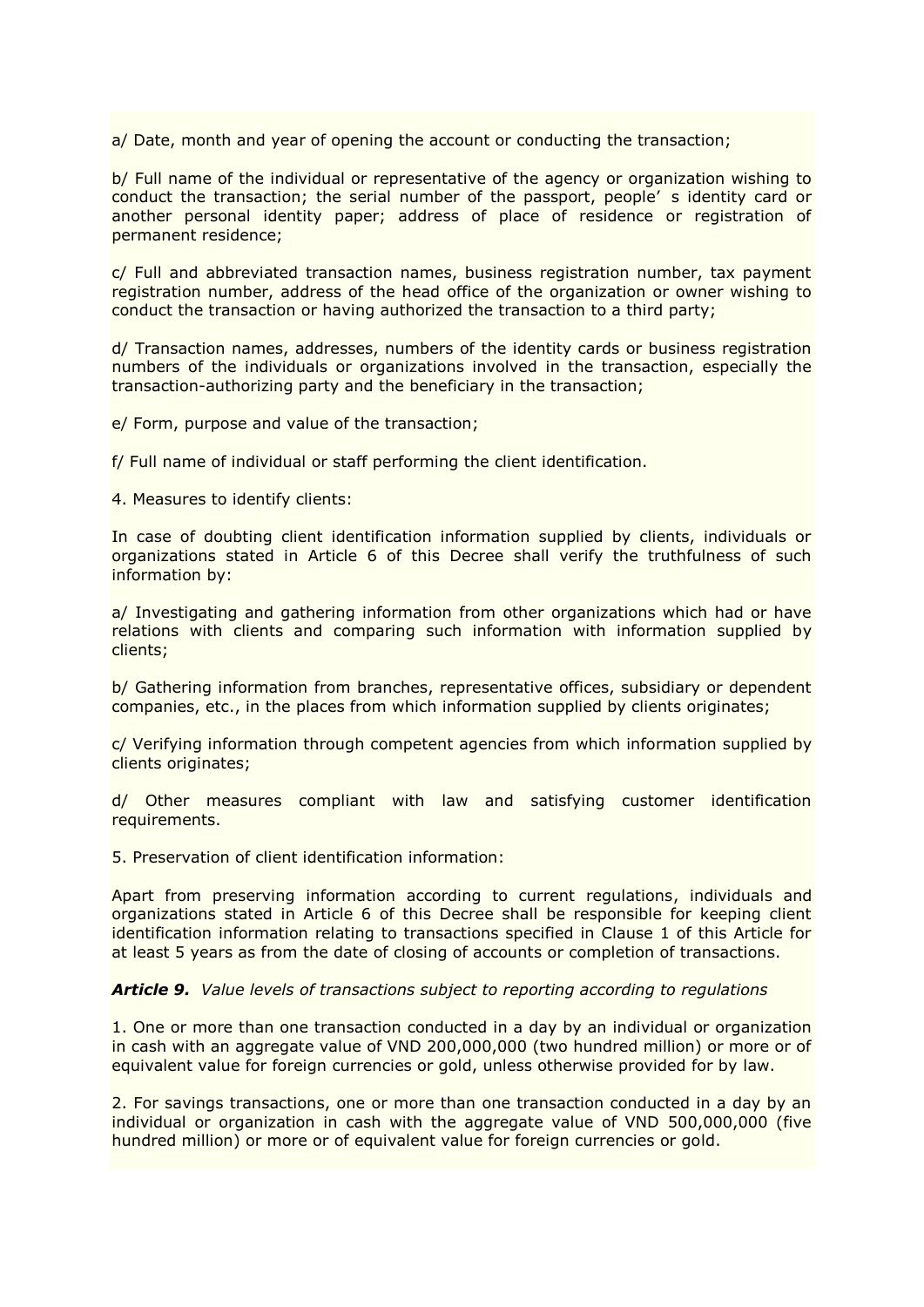3. The Prime Minister shall adjust the value levels of cash transactions subject to reporting provided for in Clauses 1 and 2 of this Article to suit the national socioeconomic development situation in each period.

# *Article 10. Suspicious transactions*

1. Transactions shall be deemed suspicious when showing one of the following signs:

a/ The parties involved in transactions supply inaccurate, incomplete and inconsistent information or persuade service-providing individuals or organizations not to report transactions to competent state agencies according to the provisions of law;

b/ Transactions conducted under orders or authorization of individuals or organizations related to criminal activities on the warning list made by the Public Security Ministry in order to prevent and combat money laundering and combat the use of money or property to facilitate or finance criminal activities inside or outside the Vietnamese territory;

c/ Transactions with their involved parties being detected, through identification information or scrutinizing their economic and legal grounds, to have relationships with criminal activity or with individuals or organizations stated at Point b, Clause 1 of this Article;

d/ Individuals and organizations enter into transactions with large amounts of money incommensurate with or not related to their routine activities or any lawful activities;

e/ There are sudden changes in transaction turnovers on accounts; money deposited in and withdrawn quickly from accounts; transaction turnover is big in the day but the account balance is negligible or zero;

f/ Transactions of transferring small amounts of money from different accounts into a large amount of money or through different accounts to a single account within a short period or vice versa; money crookedly transmitted through many accounts; the involved parties do not care about transaction charges;

g/ Letters of credit and other commercial financing instruments of high value and at high discounts are used to transfer money between countries while these transactions are not related to routine activities of clients;

h/ Legal persons fail to conduct transactions for a long time on their accounts as from the time of opening of such accounts; domestic enterprises open and use overseas accounts under the names of foreign legal persons or entities;

i/ Large amounts of money are transmitted from enterprises' foreign-currency accounts to abroad after many small amounts of money are remitted into such accounts by means of electronic transfers, checks or drafts;

j/ Foreign enterprises transmit money abroad immediately after receiving investment capital or make payments to abroad not suitable to the nature or demands of their business;

k/ Insurance companies regularly pay indemnities or insurance sums in large amounts of money to the same client;

l/ Securities organizations transmit money not in compatibility with their securities trading activities;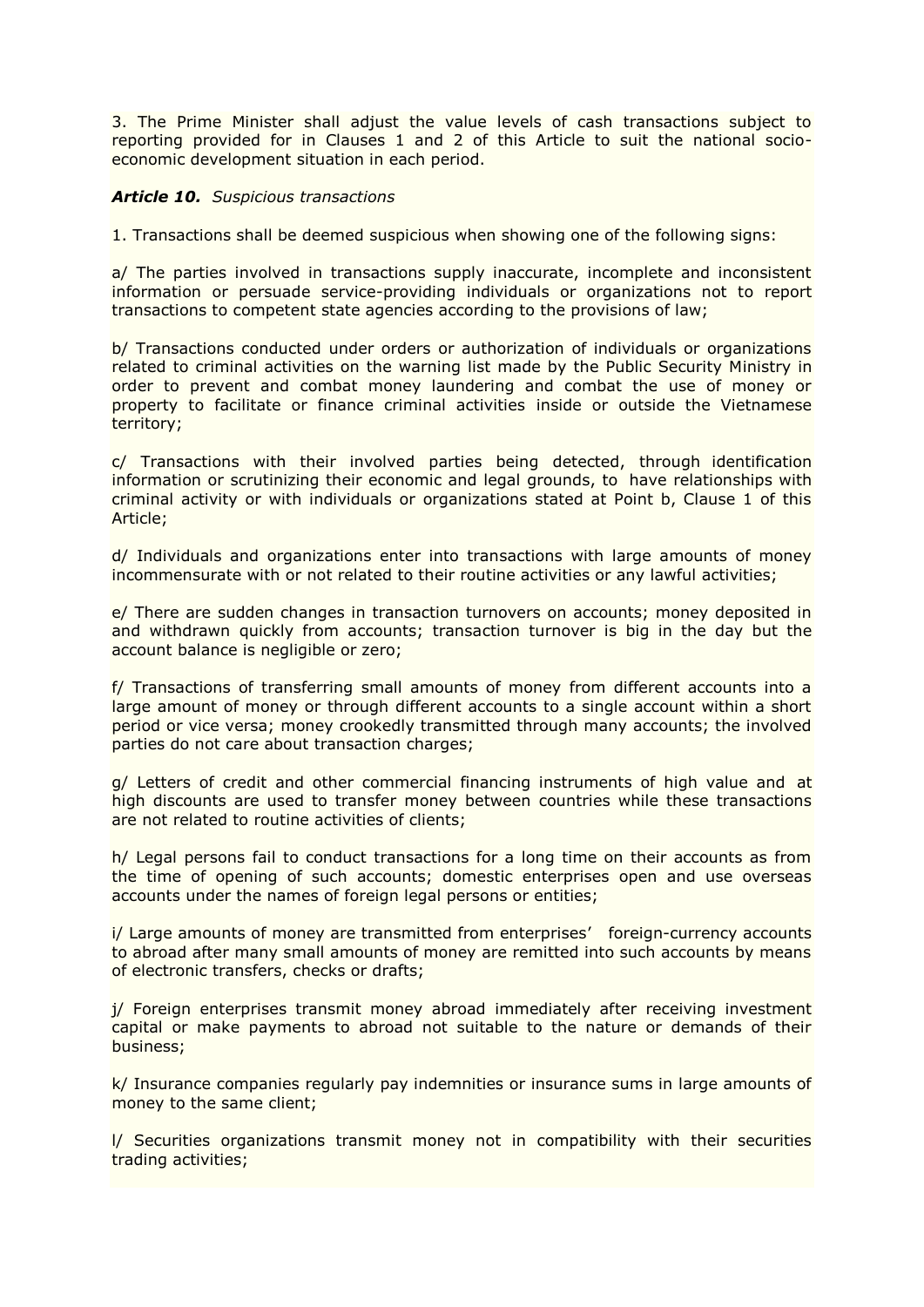m/ Any other transactions which financial institutions deem abnormal or having unreliable legal grounds.

2. The list of suspicious transactions shall be added periodically in a separate document after consulting the concerned ministries and branches.

3. Individuals or organizations stated in Article 6 of this Decree shall be responsible for keeping abreast of the list stated at Point b, Clause 1 of this Article for knowledge and implementation.

*Article 11. Provisional measures to be applied to preventing and combating money laundering*

1. In the process of preventing and combating money laundering, one of the following provisional measures may be applied:

a/ Not to effect transactions;

b/ To block accounts;

c/ To seal up or seize property;

d/ To seize violators;

e/ Other preventive measures provided for by law.

2. The application of provisional measures must be applied according to the right competence, the provisions of law, without affecting the safety of the financial and monetary system.

3. Individuals and organizations stated in Article 6 of this Decree shall be entitled to apply the measure of not effecting transactions when the parties involved therein are on the list stated at Point b, Clause 1, Article 10 of this Decree or when they have grounds to believe that the transactions requested to be effected are related to criminal activity, and at the same time immediately report thereon to the anti-money laundering information center or competent state agencies; block accounts at the request of competent state agencies.

4. Competent investigating agencies may apply measures of: blocking accounts, sealing up or seizing property, seizing violators and other preventive measures as provided for by law.

### *Article 12. Forms and contents of reporting and supply of information*

1. Individuals and organizations stated in Article 6 of this Decree must report transactions specified in Articles 9 and 10 of this Decree to the anti-money laundering information center or competent state agencies, specifically as follows:

a/ Form of reporting: in writing, by electronic means or any lawful mode; in case of necessity, prompt reporting via telephone is acceptable but confirmation by one of the above-said modes is required thereafter; persons who make or sign such reports must be the very individuals who have effected the transactions or responsible officials or competent persons of the organizations or agencies required to report;

b/ The contents of a report include: client identification information provided for in Clause 3, Article 8 of this Decree; time and time limit for effecting the transaction or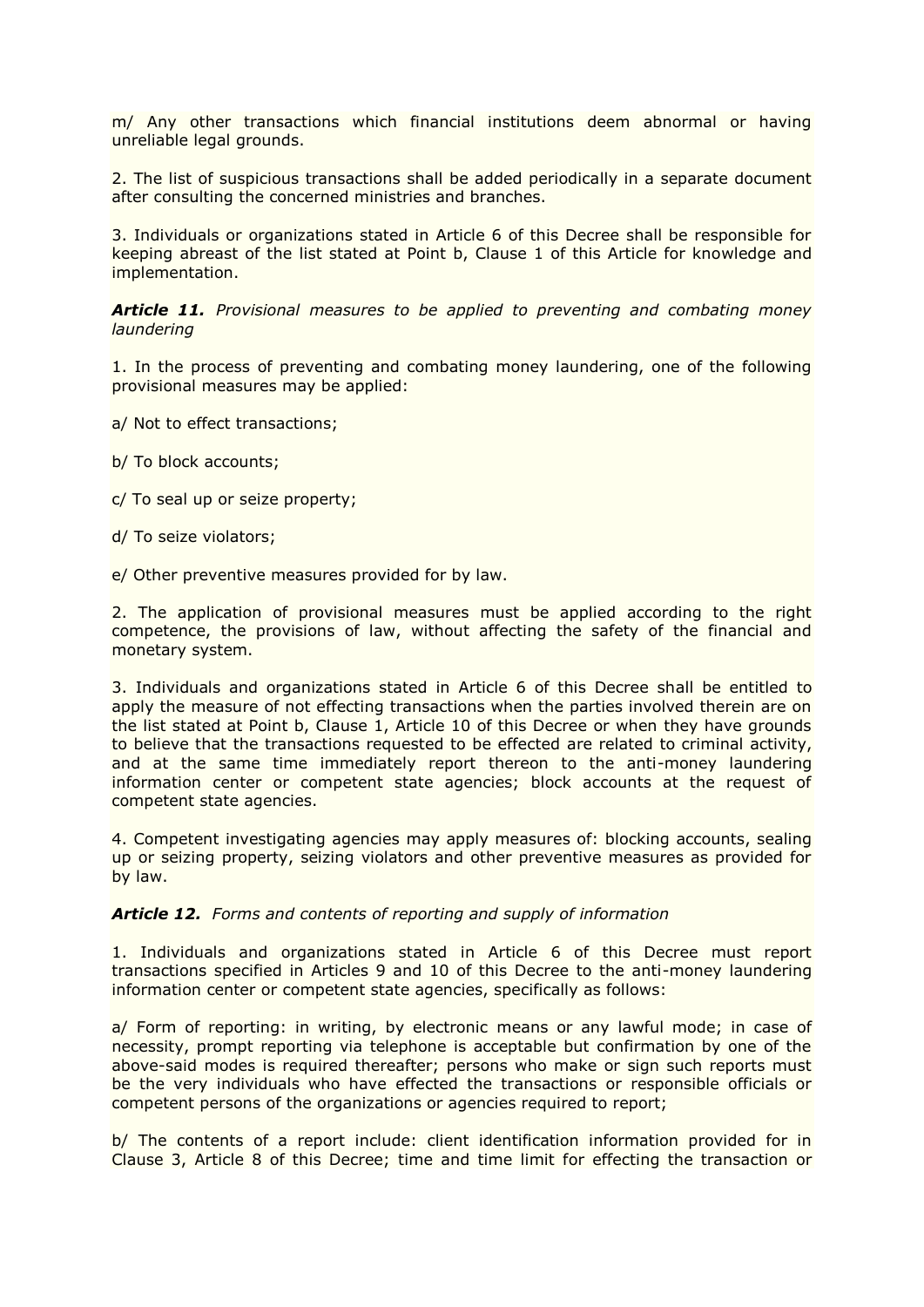issuing a transaction order; parties involved in the transaction; papers and documents used by the involved parties in the transaction; preventive measures already taken;

c/ Reporting time: Within 48 hours as from the time when transactions defined in Article 9 arise or from the time when transactions defined in Article 10 of this Decree are detected or within 24 hours if traces of relationship between the requested transactions and criminal activity are detected. The Vietnam State Bank Governor shall stipulate the reporting time for each specific type of transaction.

2. Individuals, agencies and organizations stated in Article 6 of this Decree are not allowed to notify the parties involved in transactions of the reporting and reporting contents or supplied information.

3. Other individuals, agencies and organizations, if detecting suspicious transactions, may denounce them, supply information on or inform them in writing or by another lawful mode to the anti-money laundering information center or competent state agencies. Competent state agencies that receive the above-said denunciations or information shall be responsible for processing information according to their competence provided for by law and immediately notify the anti-money laundering information center thereof.

4. Information related to transactions reported under this Decree shall be kept confidential according to regulations and may be only supplied to competent agencies according to the provisions of law. Individuals, agencies and organizations that perform the duty of reporting or supplying information relating to transactions under the provisions of Clause 1 of this Article shall not be considered having violated the provisions of law on ensuring confidentiality of deposited money and property of clients or other regulations on ensuring confidentiality of information for clients.

## *Article 13. Processing of information*

1. Upon receiving information or reports on transactions defined in Articles 9 or 10 of this Decree, the anti-money laundering information center shall:

a/ Analyze the information or reports;

b/ Compare the information and reports with statistical data and information available and information kept at the center;

c/ Request or propose any individuals, agencies or organizations to supply additional information and data relating to the received reports;

d/ Issuing warnings or making recommendations to individuals and organizations stated in Article 6 of this Decree and the concerned competent state agencies regarding matters arising from the reported transactions.

2. When having grounds to determine that the transactions mentioned in the information or reports are possibly related to criminal activity, the anti-money laundering information center shall immediately notify the competent investigating agencies thereof, transfer the whole dossiers to them, and, at the same time, closely collaborate with the investigating agencies in the process of verifying the details of the cases and supply information and documents related thereto when so requested.

### *Article 14. The anti-money laundering information center*

1. To set up the anti-money laundering information center under the Vietnam State Bank, which shall function as the sole body to receive and process information; have the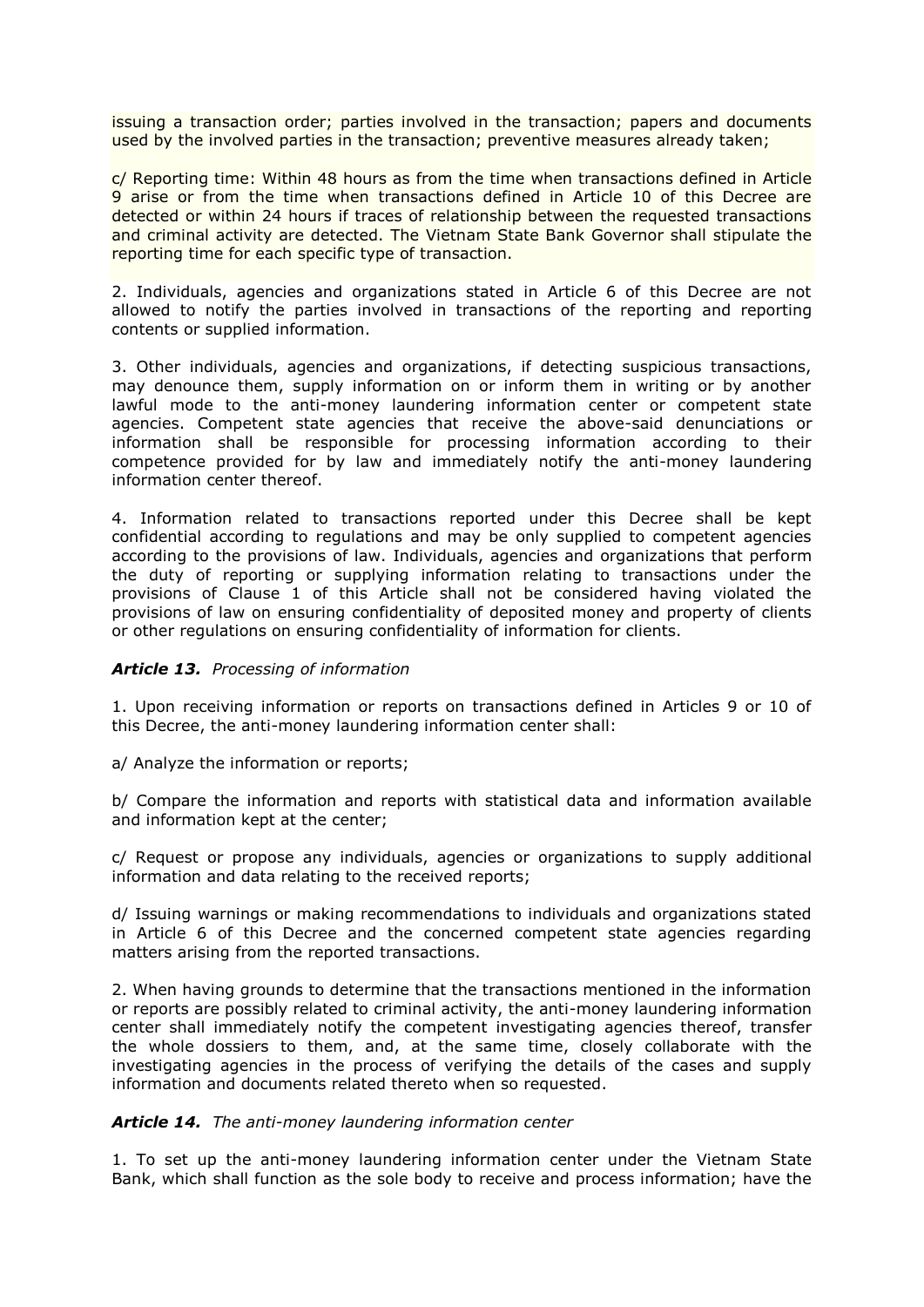right to request related agencies, organizations and individuals to supply documents and records of information concerning transactions defined in Articles 9 and 10 of this Decree; supply documents and information under the provisions of this Decree; and assist the Vietnam State Bank Governor in performing the tasks defined in Article 15 and Clauses 1 and 4, Article 20 of this Decree.

2. The anti-money laundering information center has a director and several deputy directors appointed by the Vietnam State Bank Governor.

3. The anti-money laundering information center has its own seal and headquartered at the premises of the Vietnam State Bank.

4. The functions, specific tasks, powers, organizational structure and working regime of the anti-money laundering information center shall be stipulated by the Vietnam State Bank Governor.

# **CHAPTER III - RESPONSIBILITIES OF STATE AGENCIES FOR PREVENTING AND COMBATING MONEY LAUNDERING**

## *Article 15. Responsibilities of the Vietnam State Bank*

1. To assume the prime responsibility for, and coordinate with the Public Security Ministry and concerned agencies in, formulating and implementing strategies, quidelines, policies and plans on the prevention and combat of money laundering in the Vietnamese territory; study and work out measures to limit cash payment in the Vietnamese territory.

2. Annually or upon request of the Government, to share the results of the prevention and combat of money laundering with the concerned agencies and sum them up for reporting to the Government.

3. To coordinate with the concerned agencies, organizations and individuals in taking anti-money laundering measures in accordance with the provisions of law and this Decree.

4. To organize receipt, sum-up, analysis, processing, keeping and supply of information, documents and records under the provisions of Articles 12 and 13 of this Decree; transfer to competent state agencies documents and dossiers of cases possibly related to money laundering for inspection, investigation and handling according to the provisions of law.

5. To organize research and application of scientific, technical and technological advances to processing information relating to anti-money laundering;

6. To train specialized personnel of the related units of the Vietnam State Bank and financial institutions in analyzing and processing information and detecting money laundering.

## *Article 16. Responsibilities of the Public Security Ministry*

1. To assume the prime responsibility for, and coordinate with the concerned agencies, organizations and individuals in preventing and combating money laundering-related offenses; organize receipt and processing of information on money laundering-related offenses.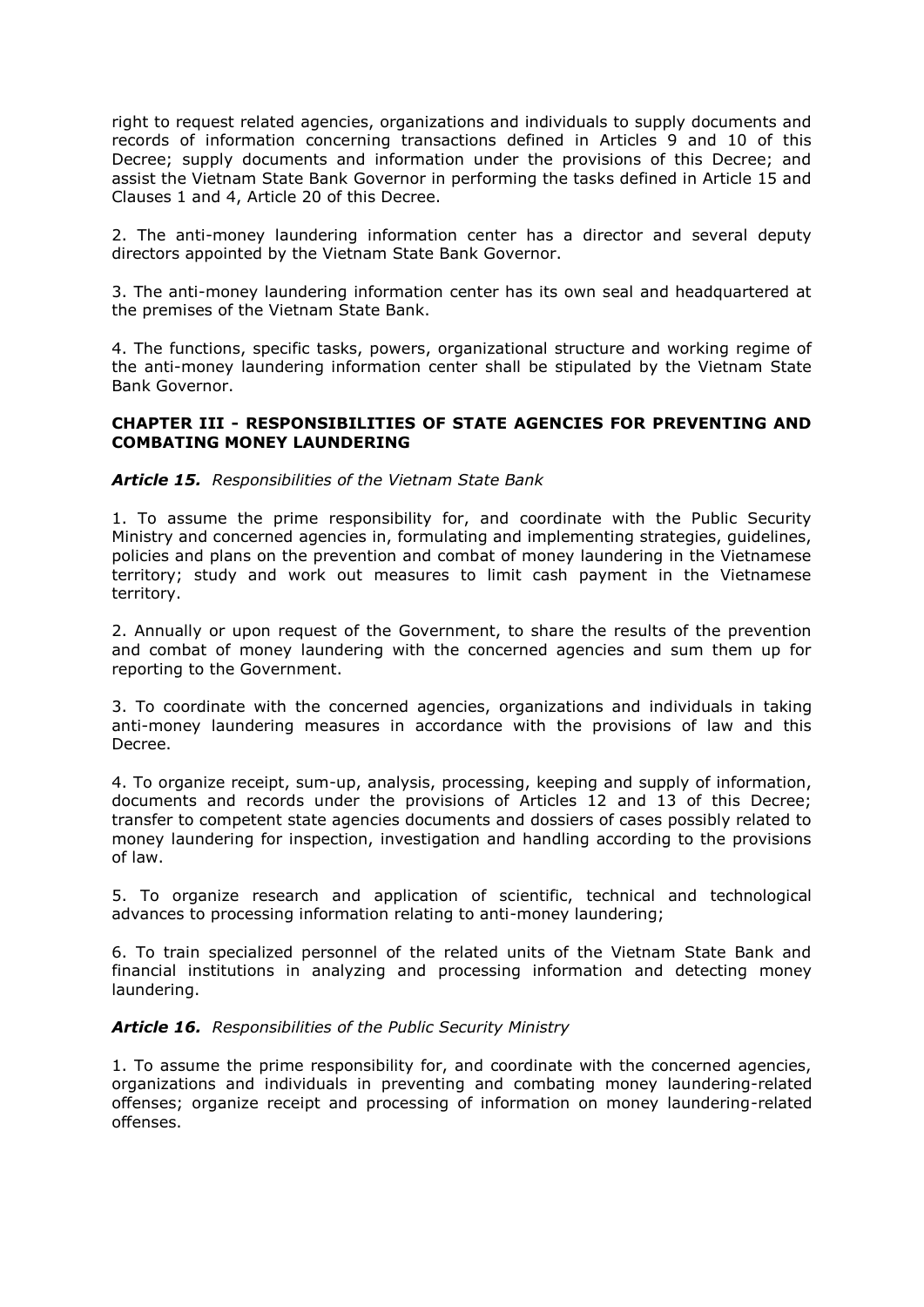2. To assume the prime responsibility for, and coordinate with the concerned agencies, organizations and individuals in, popularizing and educating in the prevention and combat of money laundering.

3. To organize forces to investigate money laundering-related offenses; guide other agencies to conduct preliminary investigations of money laundering-related offenses according to the provisions of criminal procedure law and this Decree; inform the findings of the investigations of money laundering-related cases to the Vietnam State Bank.

4. To exchange necessary information and documents on new techniques employed by criminals in money laundering activities at home and abroad with the Vietnam State Bank through the anti-money laundering information center.

5. To train and foster personnel engaged in investigating, preventing and combating money laundering-related offenses.

*Article 17. Responsibilities of ministries, ministerial-level agencies and Governmentattached agencies*

1. To guide and supervise units under their respective management to implement the provisions of this Decree.

2. Within the scope of their law-prescribed powers, to collaborate in time with competent state agencies and other individuals, agencies and organizations in preventing and combating money laundering.

3. To collaborate with and support the agencies of the Public Security Ministry, the Supreme People's Procurer and the Supreme People's Court in investigating, prosecuting and adjudicating money-laundering offenses.

4. Before December 31 every year, to sum up the work of prevention and combat of money laundering in the fields under their respective management; send reports thereon to the Vietnam State Bank for sum-up and submission to the Government.

## *Article 18. Responsibilities of ministerial inspectorates*

1. To notify the anti-money laundering information center or competent state agencies of received or detected information and reports on transactions defined in Articles 9 and 10 of this Decree and keep relevant information and records for at least 5 years.

2. To supply fully and in time information at the request of the anti-money laundering information center and competent investigating, prosecuting or adjudicating agencies.

3. To inspect and supervise units subject to management by their ministries or branches when they have money laundering-related transactions at the request of the anti-money laundering information center or competent state agencies.

4. To handle according to their competence acts of administrative violation under the provisions of the Ordinance on Handling of Administrative Violations and this Decree.

## *Article 19. Responsibilities of People's Committees at all levels*

1. To guide their subordinate units and sections to study and implement the provisions of this Decree within the scope of their respective functions and tasks.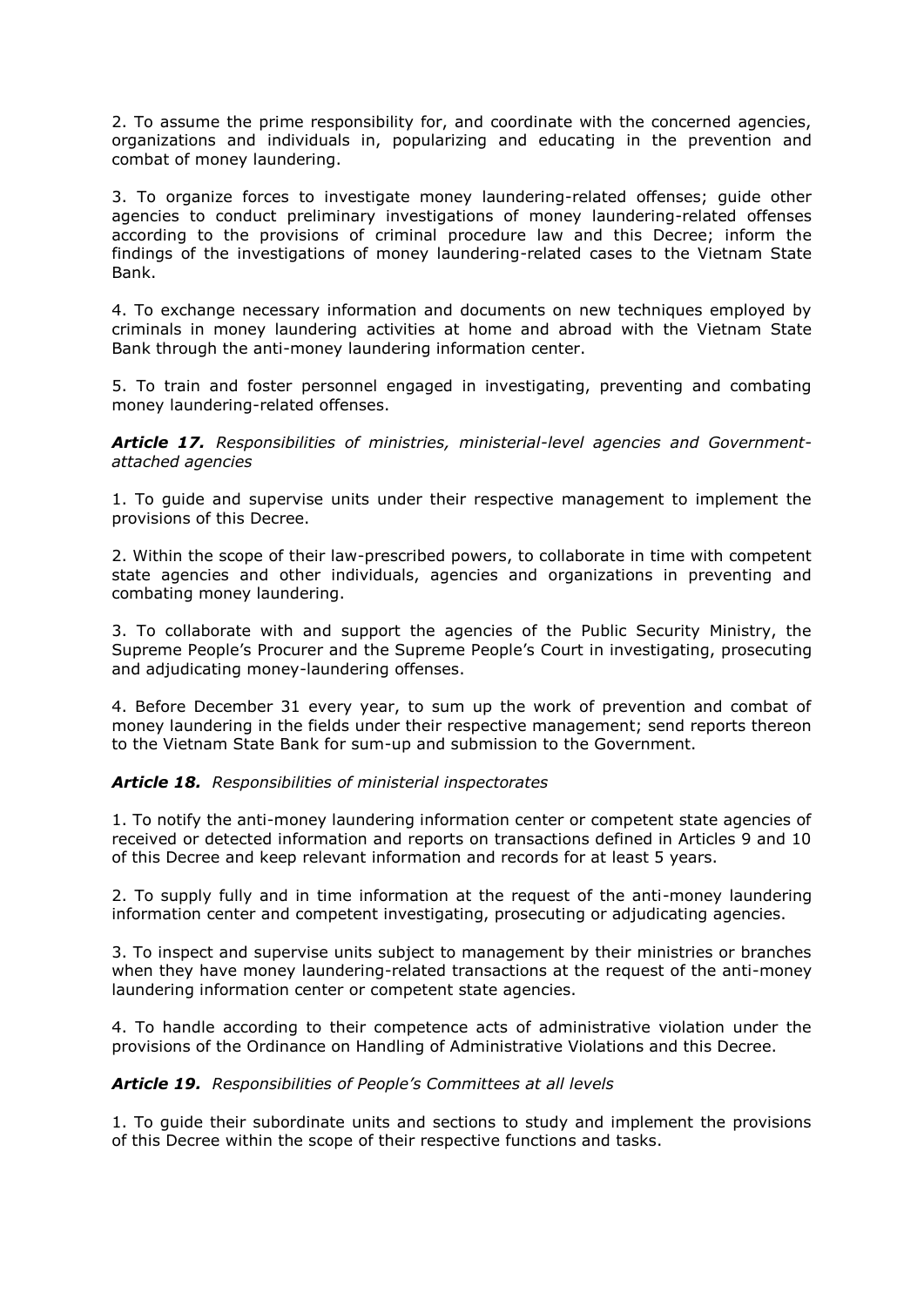2. To closely collaborate with competent state agencies in implementing, and urging the implementation of, anti-money laundering policies, line, strategies and plans.

# **CHAPTER IV - INTERNATIONAL COOPERATION IN THE PREVENTION AND COMBAT OF MONEY LAUNDERING**

*Article 20. Responsibilities of state agencies for international cooperation in the prevention and combat of money laundering*

1. The Vietnam State Bank shall act as the sole agency for negotiating, concluding and implementing international treaties and agreements on the exchange of information on transactions suspected to be related to money laundering.

2. The Public Security Ministry shall be responsible for negotiating and concluding international treaties on judicial assistance, extradition and cooperation in the prevention and combat of money laundering-related offenses; organizing the implementation of guidelines, policies and international treaties on the prevention and combat of money laundering-related offenses.

3. Upon receiving requests for international cooperation related to the prevention and combat of money laundering, competent state agencies shall have to promptly notify the Vietnam State Bank (if such requests are related to cooperation in information exchange stated in Clause 1 of this Article) or to the Public Security Ministry (if such requests are related to legal and judicial assistance stated in Clause 2 of this Article) of the nature, content, time, the involved parties and other cooperation programs related to money laundering, and reasons for refusing judicial assistance requests for sum-up and coordinated implementation.

4. The Vietnam State Bank and the Public Security Ministry shall have to provide guidance on the compliance with international cooperation requests to agencies participating in international cooperation in the prevention and combat of money laundering.

*Article 21. Forms and contents of requests for international cooperation in the prevention and combat of money laundering*

1. Forms of cooperation:

a/ Collaborating in detecting and stopping money laundering under legal provisions of Vietnam and the related countries;

b/ Concluding multilateral and bilateral international treaties on the prevention and combat of money laundering-related offenses;

c/ Collecting, studying and exchanging information and experience concerning the prevention and combat of money laundering offenses;

d/ Collaborating in training and fostering personnel of the concerned agencies and organizations in skills of analyzing reports and information on suspicious transactions and in investigating, prosecuting and adjudicating money laundering-related offenses;

e/ Collaborating in organizing meetings and seminars on matters related to the prevention and combat of money laundering offenses;

f/ Complying with requests for judicial assistance in the investigation and handling of money laundering-related offenses committed by foreign individuals or organizations in Vietnam or Vietnamese individuals or organizations abroad;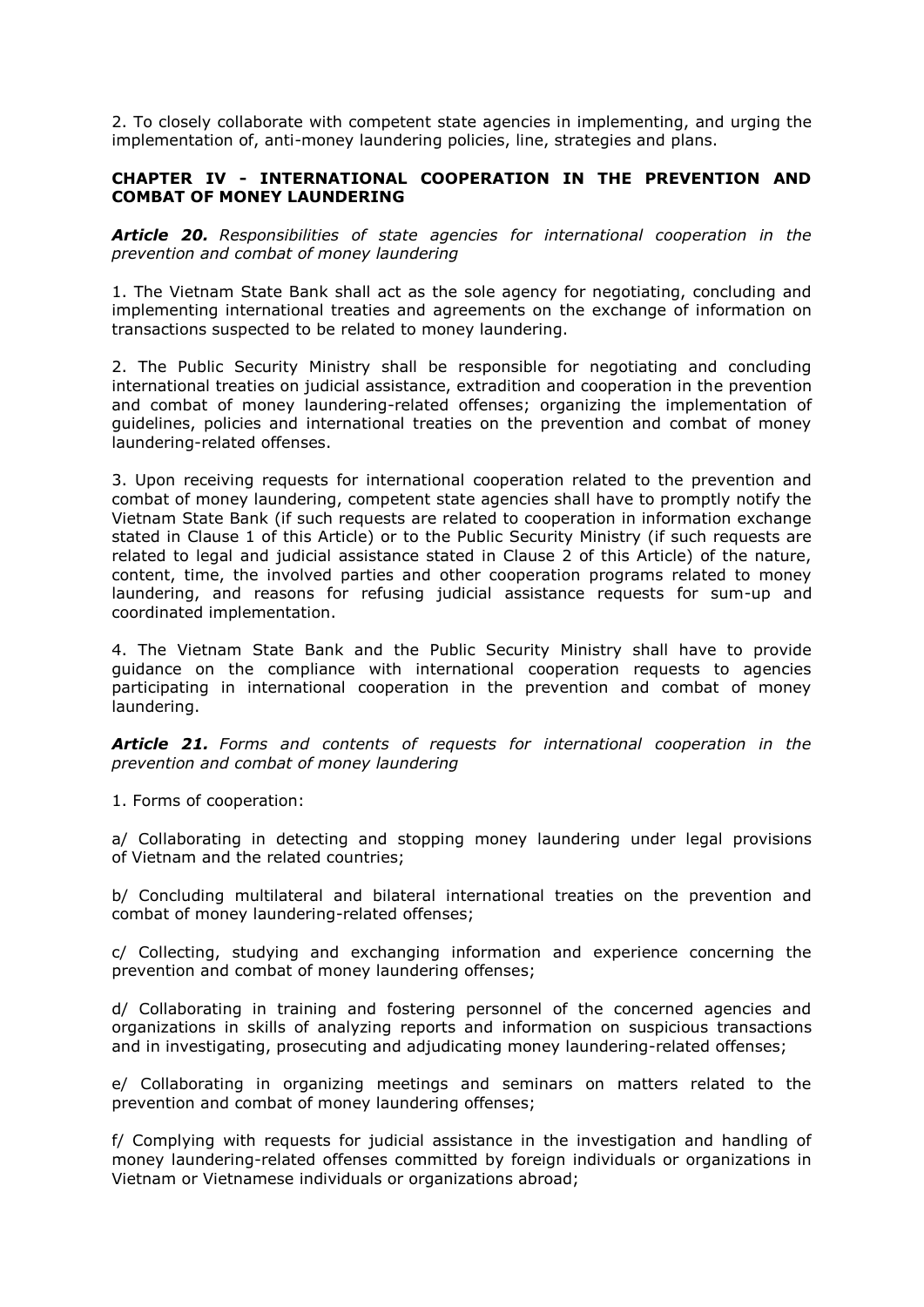g/ Providing supports in terms of material base, technique, technology and legal capacity building in the prevention and combat of money laundering.

2. Modes and contents of cooperation requests:

a/ Cooperation requests must be sent in writing, signed by responsible persons and stamped by competent authorities of the requesting countries;

b/ Depending on their contents, written cooperation requests shall be sent to the Vietnam State Bank via the anti-money laundering information center or to the Public Security Ministry via the Vietnam INTERPOL Office.

c/ In emergency cases, cooperation requests may be sent by communication means then confirmed in writing according to the provisions of Point a, Clause 2 of this Article within 5 subsequent working days;

d/ A written cooperation request must contain the following details: names of the requesting and request-receiving organizations and countries; purpose, nature and time limit of the assistance request; identity characteristics of assets or offenders to facilitate the compliance with the cooperation request; copies of evidences or final judgments of competent authorities of the requesting country.

## *Article 22. Refusal of judicial assistance requests*

1. Competent Vietnamese state agencies shall refuse to satisfy judicial assistance requests if:

a/ The requests cause harms to the sovereignty, national security or other important interests of Vietnam ;

b/ The requests do not conform with international treaties which the Socialist Republic of Vietnam has signed or acceded to and Vietnamese laws.

2. Competent Vietnamese state agencies may refuse to comply with judicial assistance requests if:

a/ The requests fail to meet the conditions specified in Article 21 of this Decree;

b/ Individuals mentioned in the requests have been or are being investigated, prosecuted, adjudicated or convicted by competent Vietnamese state agencies for money laundering-related offenses under Vietnamese laws.

3. Competent Vietnamese state agencies which refuse to comply with judicial assistance requests shall inform competent authorities of the requesting countries of their refusal.

## **CHAPTER V - COMMENDATION AND HANDLING OF VIOLATIONS**

## *Article 23. Commendation*

Individuals, agencies and organizations that make achievements in the prevention and combat of money laundering shall be commended and/or rewarded under the provisions of law.

## *Article 24. Handling of violations*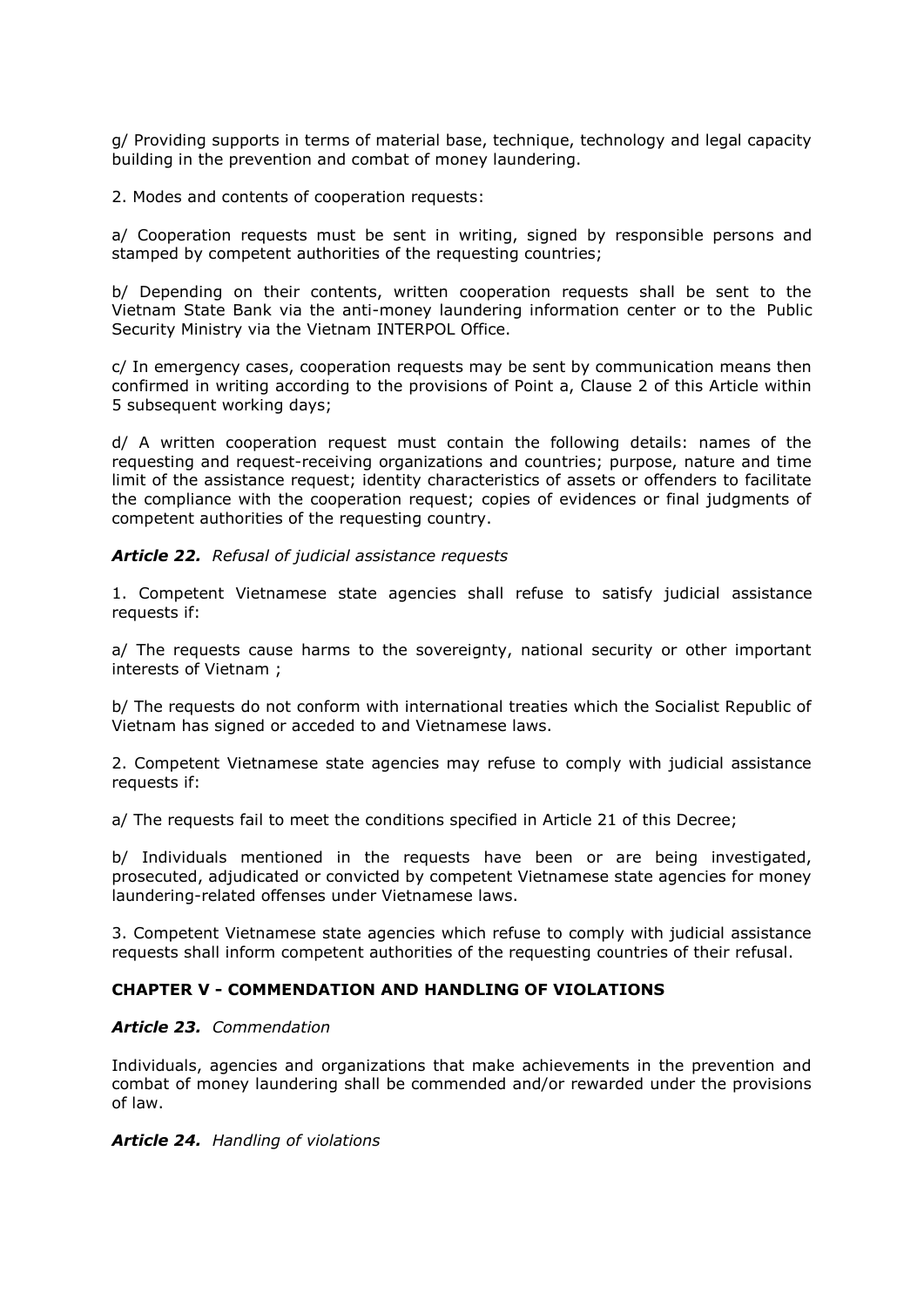1. Those who commit money laundering-related offenses shall be handled under the Penal Code of the Socialist Republic of Vietnam.

2. If individuals or organizations responsible for the prevention and combat of money laundering violate the provisions of this Decree but not seriously enough for penal liability examination, they shall be subject to administrative sanctions as follows:

a/ Caution, for having no internal control and audit regulations containing articles on the prevention and combat of money laundering; having no staff responsible for implementing anti-money laundering measures; having no processes of obtaining information on and procedures for identifying clients under the provisions of this Decree;

b/ Fines of between VND 5,000,000 (five million) and VND 15,000,000 (fifteen million) for failure to inform or report to the anti-money laundering information center or competent state agencies according to the provisions of Article 12 of this Decree; failure to keep books, records and documents related to transactions within the time limit stated in this Decree; failure to report to the anti-money laundering information center or competent state agencies on errors they detect in the records, documents and books already transferred to these agencies;

c/ Fines of between VND 10,000,000 (ten million) and 30,000,000 (thirty million) for notifying the involved parties of the contents of reports or information supplied under Article 12 of this Decree; postponing the compliance with or failing to comply with the requests of the anti-money laundering information center or competent state agencies according to the provisions of this Decree without plausible reasons;

d/ Apart from being subject to caution or fines, the violating individuals or organizations may be deprived of the right to use their operation licenses or practice certificates they have used in the commission of violations for a definite or indefinite period; and the material evidences and means used for the commission of violations shall be confiscated under the provisions of the Ordinance on Handling of Administrative Violations.

3. Those who abuse their positions and powers to violate the provisions of this Decree while performing their duties in preventing and combating money laundering shall, depending on the nature and seriousness of their violations, be disciplined or examined for penal liability; if causing damage, they shall have to pay compensation for according to the provisions of law.

## *Article 25. Complaints, denunciations*

The lodging and settlement of complaints and denunciations related to administrative decisions or acts related to the handling of violations of the law on the prevention and combat of money laundering shall comply with the provisions of law on complaints and denunciations.

## **CHAPTER VI - IMPLEMENTATION PROVISIONS**

## *Article 26. Implementation effect*

This Decree takes effect as from August 1, 2005.

## *Article 27. Implementation responsibilities*

1. The Vietnam State Bank Governor and the Public Security Minister shall, within the ambit of their respective functions and tasks, have to guide the implementation of this Decree.